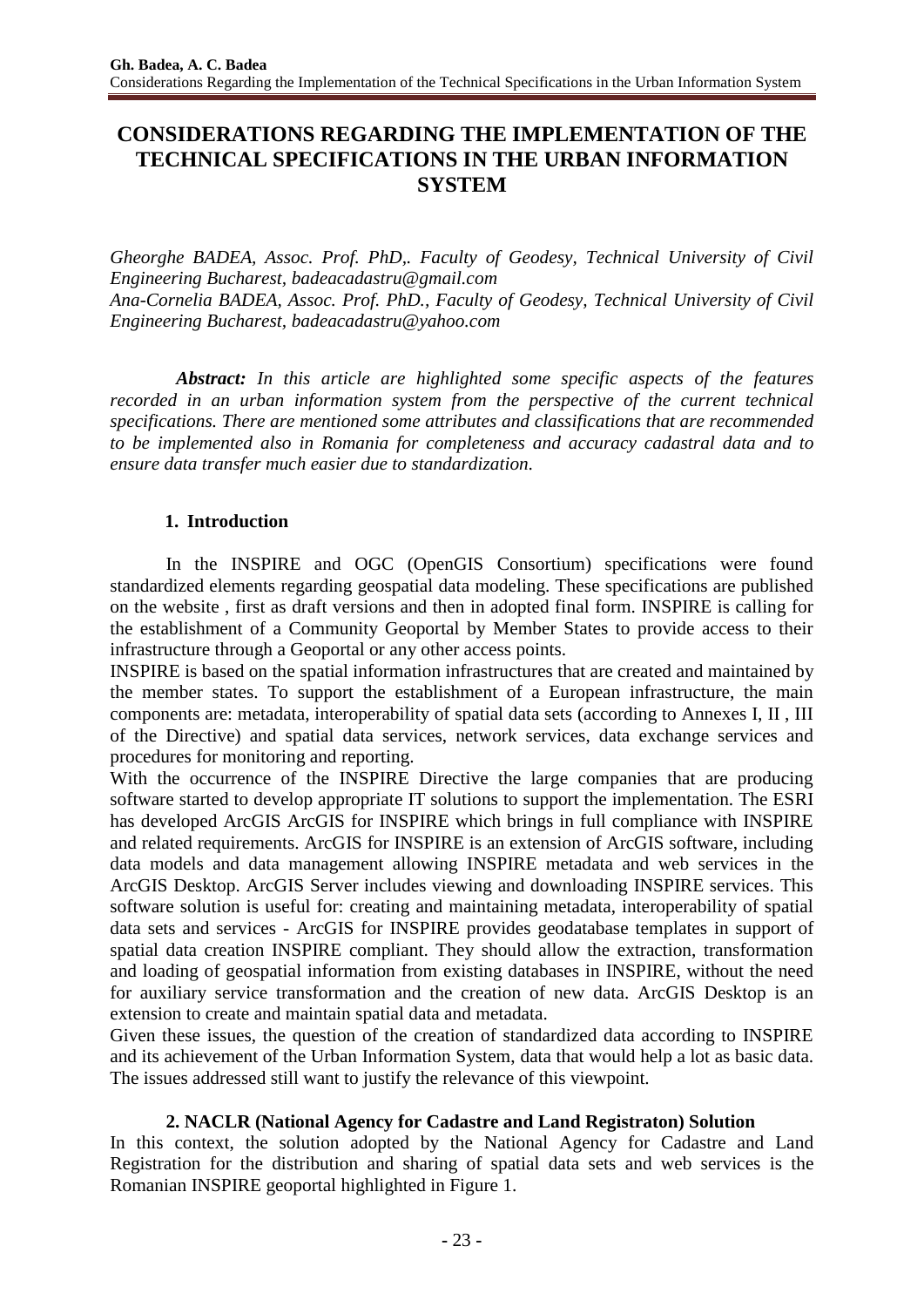

Application aim is to facilitate the discovery and sharing of geospatial data resources for a diverse community of users, providing the means to search and discovery of spatial data sets and web services in the meaning of INSPIRE Directive.

The ISO 19100 series of standards was adopted as the technical base for INSPIRE by the European standardization organization Comité Européen Normalisation - CEN TC/211.

In the implementation are included 34 themes. The themes are subdivided into three groups and included into the INSPIRE directive in three appendices. Member States must to make the metadata available for the themes in Appendices I and II in 2010, and for the themes in Appendix III in 2013. The content of the three Appendices are highlighted in Figure 2.



Figure 2 – The three main INSPIRE Annexes [5]

Romanian INSPIRE Geo-portal was developed on ESRI Geoportal Server Extension Technology. It is constantly updated with quality geographic information and help improve decision-making and operations at all national levels, dealing with activities which have a direct or indirect impact on the environment.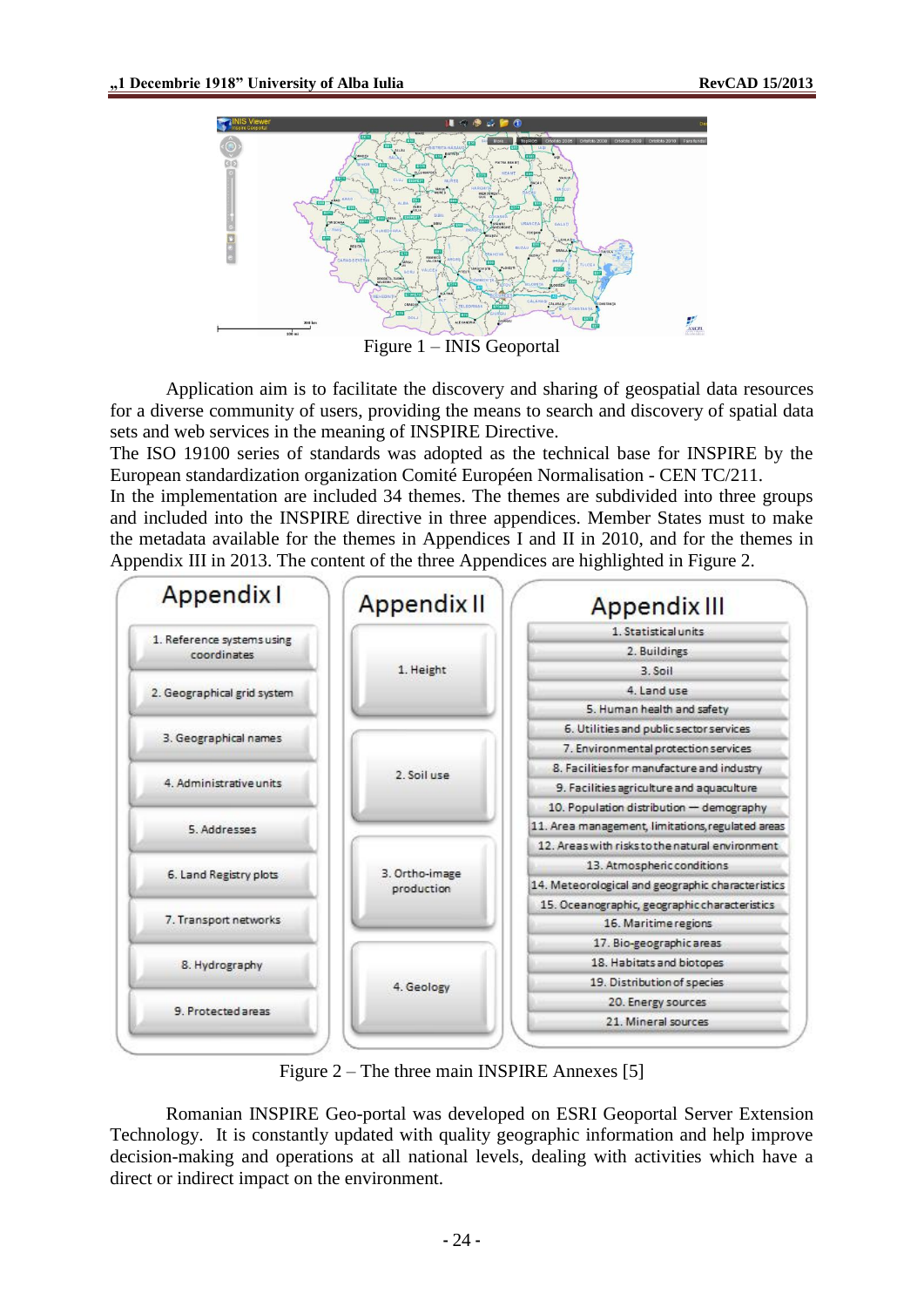In this context, the INSPIRE Directive has an big impact on the Urban Information System, issues that will be addressed below. Starting from the idea that this information system can integrate INSPIRE data, it may be the basis for decisions for supporting of the local sustainable development, including the issuance of building permits.

# **3. Incident Specifications – INSPIRE Data Specification on Buildings**

Interoperability in INSPIRE means the possibility to combine spatial data and services from different EU sources in a consistent way without involving specific efforts further. It is important to note that "interoperability" is understood as providing access to spatial data through network services, typically the Internet. Interoperability can be achieved by either changing (harmonizing) and storing existing data sets or transforming them through publishing services INSPIRE infrastructure. The idea for users is to make less effort to understanding and data integration and the development of applications based on data according to INSPIRE.

To facilitate the implementation of INSPIRE , it is important that all stakeholders are able to participate in the specification and development of Geo-portals. For this reason, the Commission has implemented a consultation process with stakeholders (interested parties).

hese beneficiaries are organized as interesting common spatial data (SDIC) and legally mandated Organizations (LMO) and participates actively in the geoportal. Given all these considerations it can be started from the premise that it would be desirable for the organization of the urban cadastral data to be harmonized with those specifications.

Thus, the "Data Specification on Buildings - Draft Technical Guidelines" describes the characteristic elements for describing spatial construction theme. There are currently several sets of data that describe characteristics related to construction. These data sets are mainly produced by organizations Member States mandated usually by national cadastral agencies .

There are special data about buildings having different levels of detail both in terms of geometry, and semantics. Representations can be used for construction points, surfaces and solids. Building the 2D surface representations are most common, while the 3D levels are generally made using the standard OGC CityGML detail.

Regarding the types of construction, under the municipal fund information should be taken into account under the INSPIRE specifications, namely: arch, bunker, canopy, castle, cave building, chapel, church, dam, greenhouse, lighthouse, mosque, shed, silo, stadium, storage tank, synagogue, temple, tower, windmill, wind turbine) and other auxiliary categories, too.

In terms of the categories of construction (after use) are those illustrated in Figure 3.

Another main constructions attributes are:

- The state of construction declined, demolished, functional, projected, ruin, under construction.
- Contruction height estimated, measured.
- Reference plane above ground envelope, bottom of construction, entrance point, general eave, general ground, general roof, general roof edge, highest eave, highest ground point, highest point, highest roof edge, lowest eave, lowest floor above ground, lowest ground point, lowest roof edge, top of construction.
- Footprint above ground envelope, combined, entrance point, envelope, footprint, lower floor above ground, point inside building, point inside cadastral parcel, roof edge. (figure 4)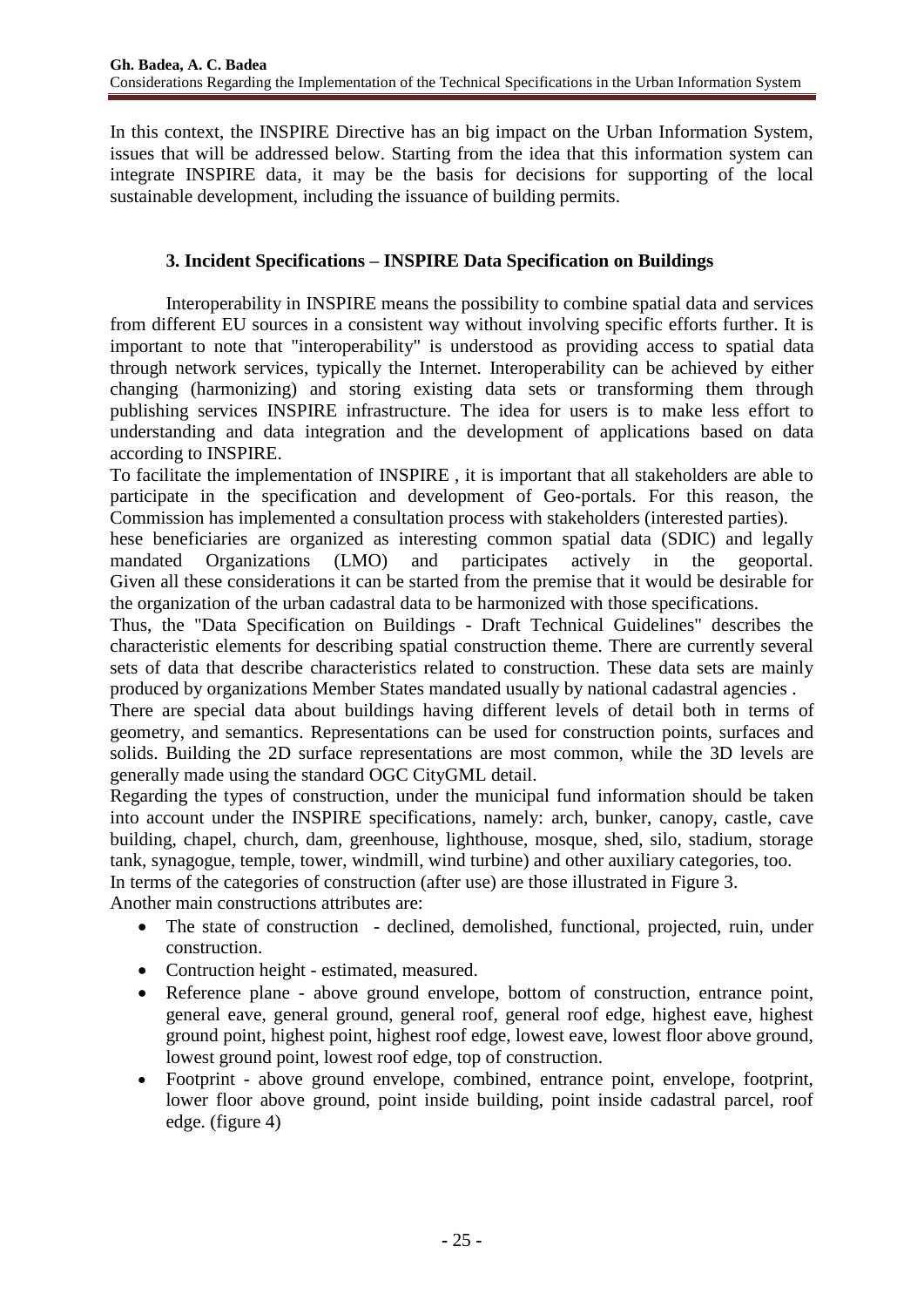| residential                    |
|--------------------------------|
| $\bullet$ individual Residence |
| •collective Residence          |
| •two Dwellings                 |
| . more Than Two Dwellings      |
| •residence for Communities     |
| agriculture                    |
| industrial                     |
| commerce and services          |
| $\bullet$ office               |
| ·trade                         |
| •public Services               |
| ancillary                      |

*Figure 3 – Categories of Buildings*



Figure 4 – Examples of Horizontal Geometry Reference (from [5])

In terms of spatial data consistency, can be defined certain rules, but that can be waived for specific cases. For example, buildings with sewage farming should default 'agricultural' and those which have industrial or manufacturing facility should have the value "industrial" attribute to the use attribute. There may be exceptions and, therefore, no absolute standard of consistency can be imposed.

#### **4. Incident Specifications – CityGML**

CityGML data model is composed by different classes that belong to the most important types of objects in the 3D virtual models city. CityGML data model is decomposed in terms of theme in a core module and thematic extension modules. The basic module includes basic concepts and components of the CityGML data model. Based on the core module, each extension covers a specific thematic virtual 3D city models.

CityGML introduces the following eleven thematic extension modules: Appearance, Building, CityFurniture, CityObjectGroup, Generics, Land, Relief, Transportation, Vegetation, Water-Body and TexturedSurface.

A fundamental aspect in shaping a city is to integrate 3D objects in the field.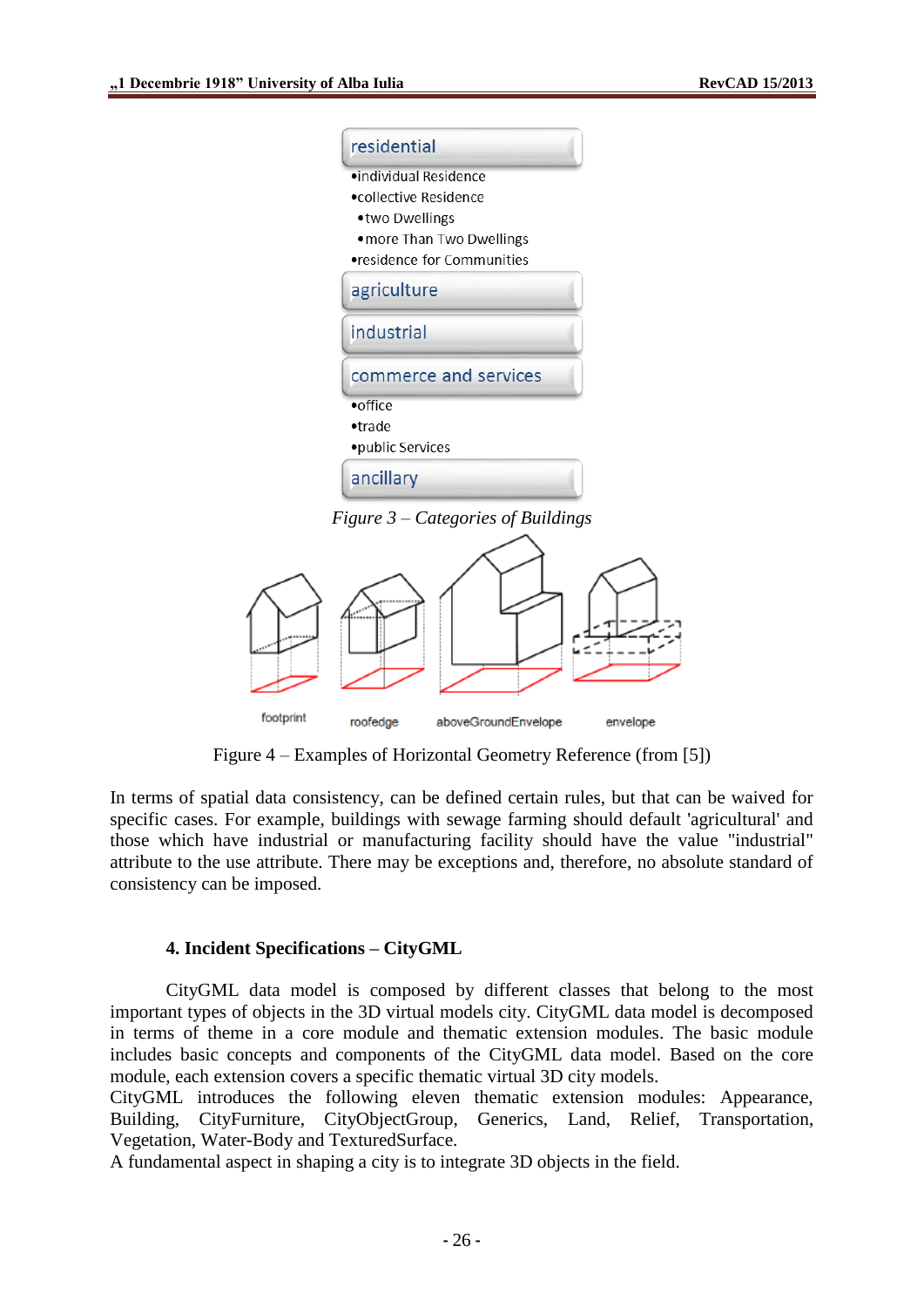To solve this problem is used the notion of TerrainIntersectionCurve (ICT). These curves indicate the exact position and ICTs can be applied to constructions.

CityGML has been designed as a universal model topography, which defines the types of objects and attributes that are useful for a wide range of applications. CityGML provides two different concepts to support data exchange:

- generic objects and attributes
- extensions in application domain.

The concept of generic objects (GenericCityObject) and attributes (CityObjectGenericAttribute) allow extending CityGML applications at runtime, meaning any CityObject may have added additional attributes whose names, data types and values can be supplied by an application that is already running, without intervention for changing in the CityGML XML schema.The buildings represent INSPIRE is based on 4 levels of detail defined in CityGML.

## **5. Comparison of data models: INSPIRE - CityGML - Urban Information System (Romania)**

In the City GML approach, there are a number of attributes shown in Table 1.

|     | cientents necesca for aroun information system in reomania |                           |  |  |  |
|-----|------------------------------------------------------------|---------------------------|--|--|--|
|     |                                                            | <b>Romanian Urban</b>     |  |  |  |
| No. | <b>CityGML</b> Attributes                                  | <b>Information System</b> |  |  |  |
|     |                                                            | <b>Attributes</b>         |  |  |  |
|     | Core attributes (inherited)                                |                           |  |  |  |
| 1.  | name                                                       |                           |  |  |  |
| 2.  | creationDate                                               |                           |  |  |  |
| 3.  | terminationDate                                            |                           |  |  |  |
| 4.  | ExternalReference                                          |                           |  |  |  |
| 5.  | <b>Association to Address</b>                              | Required                  |  |  |  |
|     | <b>Building attributes</b>                                 |                           |  |  |  |
| 6.  | geometry                                                   |                           |  |  |  |
| 7.  | class                                                      |                           |  |  |  |
| 8.  | function                                                   | Required                  |  |  |  |
| 9.  | usage                                                      | Required                  |  |  |  |
| 10. | yearOfConstruction                                         | Required                  |  |  |  |
| 11. | yearOfDemolition                                           |                           |  |  |  |
| 12. | storeysAboveGround                                         | Required                  |  |  |  |
| 13. | storeyHeightsAboveGround                                   |                           |  |  |  |
| 14. | storeysBelowGround                                         | Required                  |  |  |  |
| 15. | storeyHeightsBelowGround                                   |                           |  |  |  |
| 16. | aggregation into Parts                                     |                           |  |  |  |

Table 1 - CityGML attributes (adapted from OGC specifications) to highlight additional elements needed for urban information system in Romania

In INSPIRE approach there are basic attributes and additional attributes, according to Table 2.

In Table 3 we emphasized the attributes needed for urban information system in Romania.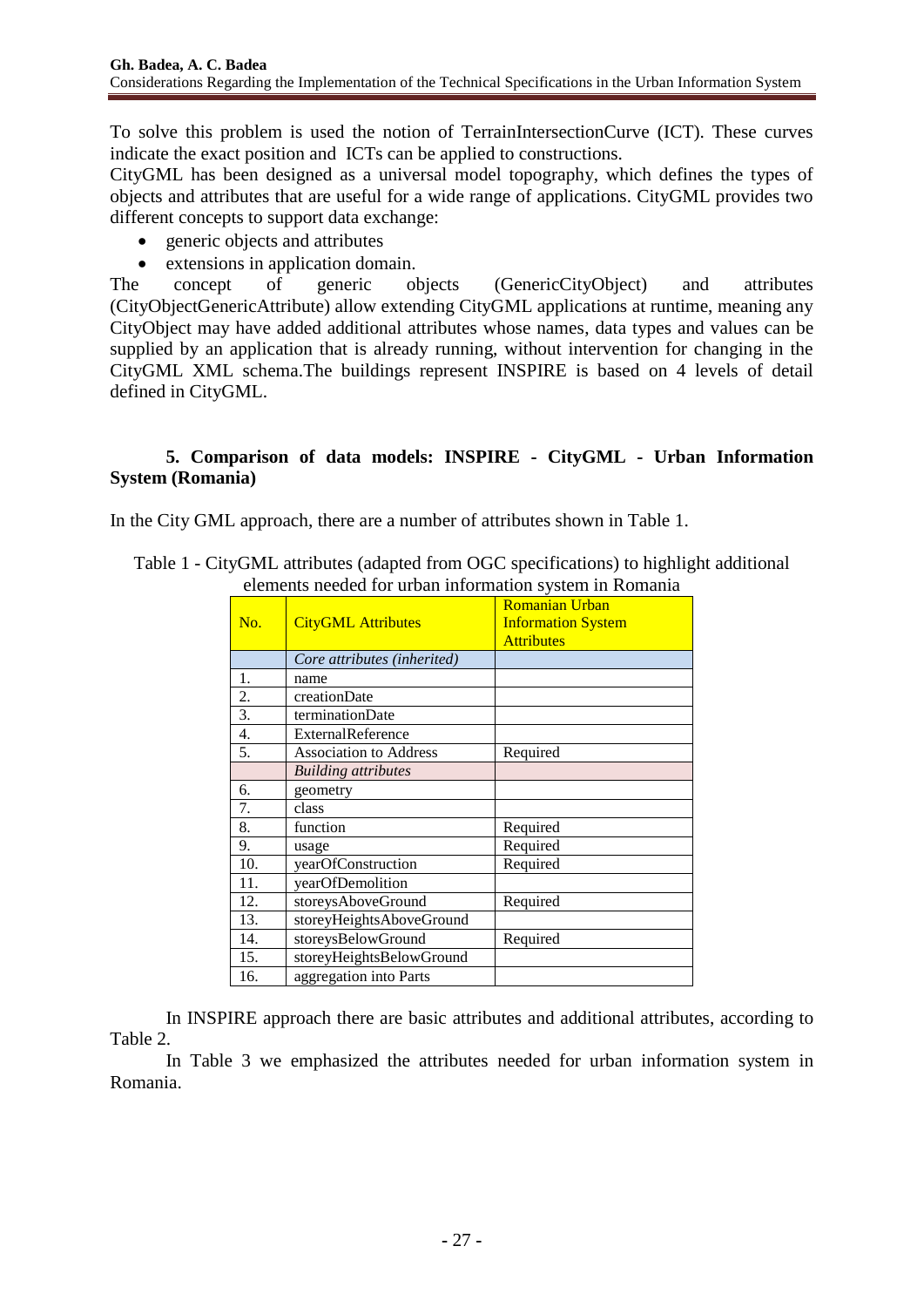# Table 2 - Attributes INSPIRE (adapted from INSPIRE specifications) to highlight additional elements needed for urban information system in Romania

|                  |                                         | <b>Romanian Urban</b>     |  |  |
|------------------|-----------------------------------------|---------------------------|--|--|
| No.              | <b>INSPIRE Attribute</b>                | <b>Information System</b> |  |  |
|                  |                                         | <b>Attributes</b>         |  |  |
|                  | From BuildingBase::AbstractConstruction |                           |  |  |
| 1.               | inspireId                               |                           |  |  |
| $\overline{2}$ . | name                                    |                           |  |  |
| 3.               | beginLifespanVersion                    |                           |  |  |
| 4.               | endLifespanVersion                      |                           |  |  |
| 5.               | externalReference                       |                           |  |  |
| 6.               | dateOfConstruction                      |                           |  |  |
| 7.               | dateOfDemolition                        |                           |  |  |
| 8.               | dateOfRenovation                        |                           |  |  |
| 9.               | heightAboveGround                       |                           |  |  |
| 10.              | elevation                               |                           |  |  |
| 11.              | conditionOfConstruction                 | Required                  |  |  |
|                  | From BuildingBase::AbstractBuilding     |                           |  |  |
| 12.              | buildingNature                          | Required                  |  |  |
| 13.              | currentUse                              | Required                  |  |  |
| 14.              | numberOfDwellings                       |                           |  |  |
| 15.              | numberOfBuildingUnits                   |                           |  |  |
| 16.              | numberOfFloorsAboveGround               | Required                  |  |  |
| 17.              | aggregation into Parts                  |                           |  |  |
|                  | From buildings2D::AbstractBuilding      |                           |  |  |
| 18.              | geometry2D                              | Required                  |  |  |
|                  | From extended2D::AbstractBuilding       |                           |  |  |
| 19.              | association to Address                  | Required                  |  |  |
| 20.              | association to Cadastral Parcel         | Required                  |  |  |
| 21.              | address                                 | Required                  |  |  |
| 22.              | document                                |                           |  |  |
| 23.              | numberOfFloorsBelowground               | Required                  |  |  |
| 24.              | heightBelowGround                       |                           |  |  |
| 25.              | materialOfRoof                          | Required                  |  |  |
| 26.              | materialOfStructure                     | Required                  |  |  |
| 27.              | materialOfFacade                        |                           |  |  |
| 28.              | officialArea                            | Required                  |  |  |
| 29.              | officialValue                           |                           |  |  |
| 30.              | roofType                                |                           |  |  |
| 31.              | energyPerformance                       |                           |  |  |
| 32.              | heatingSystem                           |                           |  |  |
| 33.              | heatingSource                           | Required                  |  |  |
| 34.              | floorDescription                        |                           |  |  |
| 35.              | floorDistribution                       |                           |  |  |
| 36.              | connectionToWater                       | Required                  |  |  |
| 37.              | connectionToSewage                      | Required                  |  |  |
| 38.              | connectionToGas                         | Required                  |  |  |
| 39.              | connectionToElectricity                 | Required                  |  |  |
| 40.              | connectionToWater                       | Required                  |  |  |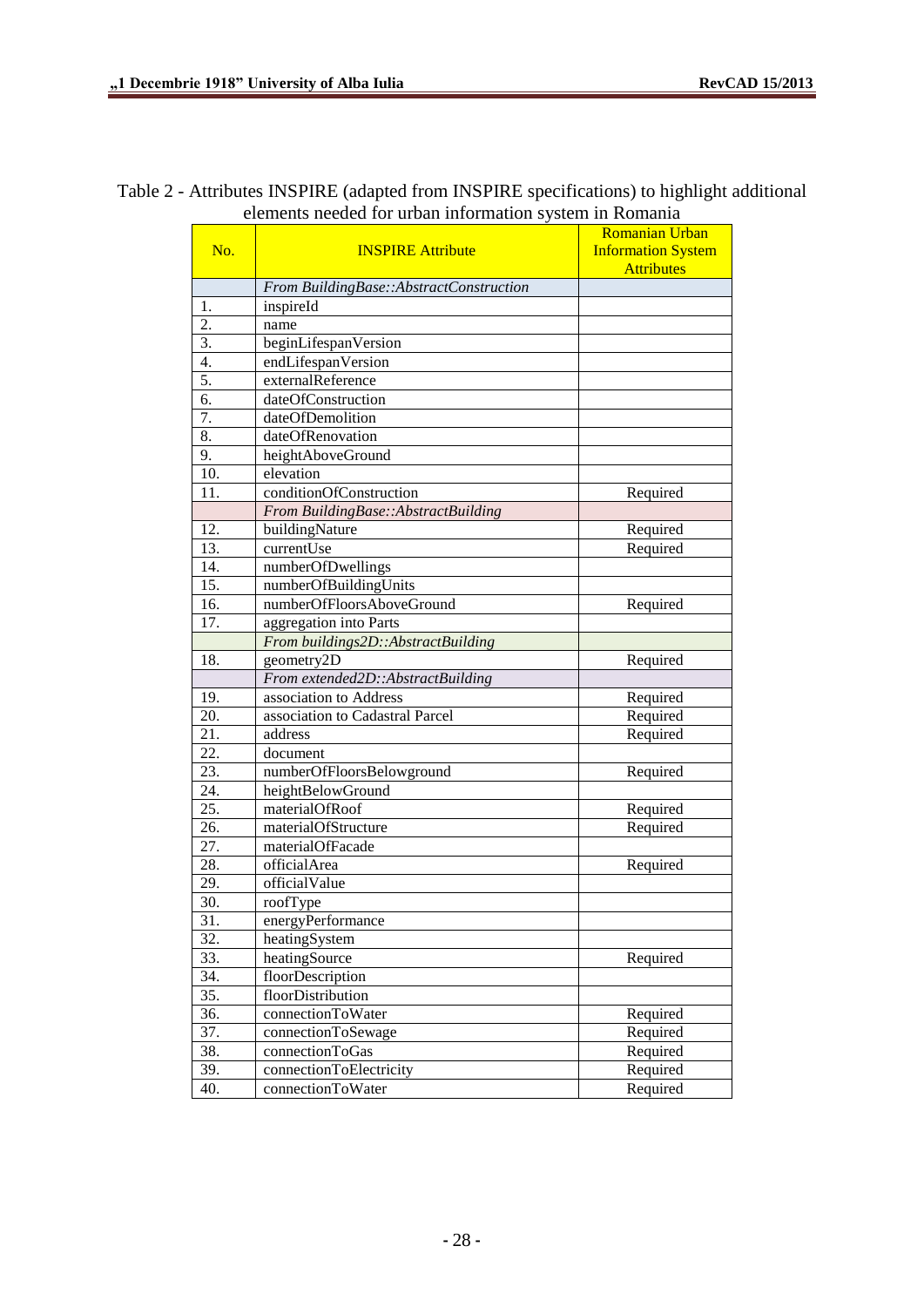| No.            | <b>Construction Attributes</b>  | $\ldots$ . The case is the commutation $\sigma$ , shown in Troman<br><b>Possible Attributes Values</b>                                                                                                                                                           |
|----------------|---------------------------------|------------------------------------------------------------------------------------------------------------------------------------------------------------------------------------------------------------------------------------------------------------------|
| 1              | <b>Building Number</b>          | C1, C2, C3,                                                                                                                                                                                                                                                      |
| $\overline{c}$ | Destination                     | CL, CIE, CAS, CA                                                                                                                                                                                                                                                 |
| 3              | Use                             |                                                                                                                                                                                                                                                                  |
| $\overline{4}$ | Number of Storeys               |                                                                                                                                                                                                                                                                  |
| 5              | Număr of Basements              |                                                                                                                                                                                                                                                                  |
| 6              | Resistance structure            | A,B,C,M                                                                                                                                                                                                                                                          |
| 7              | Foundation                      | B, P, R, L, A                                                                                                                                                                                                                                                    |
| 8              | Walls                           | CP, D, L, P, PM, ZP, A                                                                                                                                                                                                                                           |
| $\mathbf Q$    | Roof (material)                 | Circulated Patio, Uncirculated Patio, AZ, B, OL, S,                                                                                                                                                                                                              |
|                |                                 | SD, T, TB, A                                                                                                                                                                                                                                                     |
| 10             | Heating                         | L, G, t, P, E                                                                                                                                                                                                                                                    |
| 11             | <b>Technical Urban Features</b> | A, C, t, E, T                                                                                                                                                                                                                                                    |
| 12             | <b>Construction Condition</b>   | F, B, S, R, I, X                                                                                                                                                                                                                                                 |
| 13             | Property Type                   | N, L, S, A, F, J                                                                                                                                                                                                                                                 |
| 14             | <b>Administration Mode</b>      | A, C, F, P, R, M, S, T, L                                                                                                                                                                                                                                        |
| 15             | Capacity Type                   | One room apartment-01, , Student House-10, ,<br>Pharmacy, 16, , Hospital-19, , Museum /<br>Exhibition-27, , Higher Education, 33, , Hotel-<br>45. , Gym-51, , Railway Station-59, , Abbey-65,<br>local Administration-68, , Historical<br>Monuments-86 (Annex 4) |
| 16             | Number of Families              |                                                                                                                                                                                                                                                                  |
| 17             | Number of Persons               |                                                                                                                                                                                                                                                                  |
| 18             | <b>Building Ground Area</b>     |                                                                                                                                                                                                                                                                  |
| 19             | <b>Unfolded Built Area</b>      |                                                                                                                                                                                                                                                                  |

Table 3 - Attributes needed for urban information system in Romania

Between INSPIRE and CityGML approaches exists multiple equivalent like in the Figure 5.

| <b>City GML (Building)</b>             | <b>TWG BU model (Building)</b>          |  |  |
|----------------------------------------|-----------------------------------------|--|--|
| Core attributes (inherited)            | From BuildingBase::AbstractConstruction |  |  |
| name                                   | inspireld                               |  |  |
| creationDate                           | name                                    |  |  |
| terminationDate                        | beginLifespanVersion                    |  |  |
| ExternalReference                      | endLifespanVersion                      |  |  |
| <b>Association to Address</b>          | externalReference                       |  |  |
| <b>Building attributes</b>             | dateOfConstruction                      |  |  |
| geometry                               | dateOfDemolition                        |  |  |
| class                                  | dateOfRenovation                        |  |  |
| function                               | heightAboveGround                       |  |  |
| usage                                  | elevation                               |  |  |
| vearOfConstruction                     | conditionOfConstruction                 |  |  |
| vearOfDemolition                       | From BuildingBase::AbstractBuilding     |  |  |
| storeysAboveGround                     | buildingNature                          |  |  |
| storeyHeightsAboveGround <sup>11</sup> | currentUse                              |  |  |
| storevsBelowGround                     | numberOfDwellings                       |  |  |
| storeyHeightsBelowGround20             | numberOfBuildingUnits                   |  |  |
| aggregation into Parts                 | numberOfFloorsAboveGround               |  |  |
|                                        | aggregation into Parts                  |  |  |
|                                        | From buildings2D: AbstractBuilding      |  |  |
|                                        | geometry <sub>2D</sub>                  |  |  |
|                                        | From extended2D::AbstractBuilding       |  |  |
|                                        | association to Address                  |  |  |
|                                        | association to Cadastral Parcel         |  |  |
|                                        | address                                 |  |  |
|                                        | document                                |  |  |
|                                        | numberOfFloorsBelowground               |  |  |
|                                        | heightBelowGround                       |  |  |
|                                        | materialOfRoof                          |  |  |
|                                        | materialOfStructure                     |  |  |
|                                        | materialOfFacade                        |  |  |
|                                        | officialArea                            |  |  |
|                                        | officialValue                           |  |  |
|                                        | roofType                                |  |  |
|                                        | energyPerformance                       |  |  |
|                                        | heatingSystem                           |  |  |
|                                        | heatingSource                           |  |  |
|                                        | floorDescription                        |  |  |
|                                        | floorDistribution                       |  |  |
|                                        | connectionToWater                       |  |  |
|                                        | connectionToSewage                      |  |  |
|                                        | connectionToGas                         |  |  |
|                                        | connectionToElectricity                 |  |  |
|                                        | connectionToWater                       |  |  |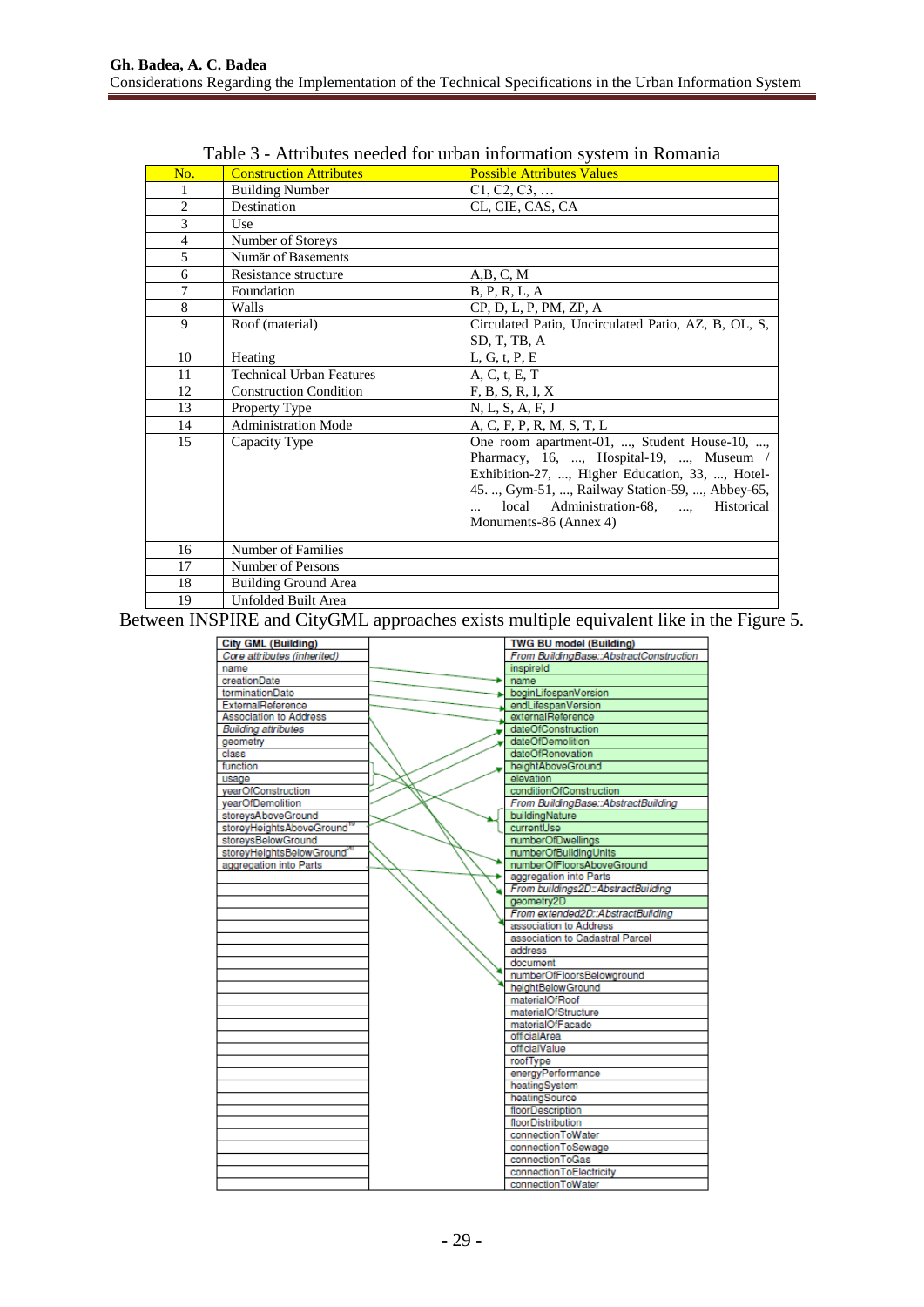Figure 5 – Equivalent Targets between INSPIRE and CityGML

# **6. Study Applicability in the Urban Planning Rules**

"Sustainability can be measured on different scales and is influenced by political decisions and aims. … The European Commission monitors the sustainable development of the member states by using the following indicators: socio-economic development, sustainable consumption and production, social inclusion, demographic changes, public health, climate change and energy, sustainable transport, natural resources, global partnership, good governance." [2]

Developing of new areas of building should consider building codes regulations in force in the country. In these rules should be made mandatory and planning issues (adapted from [2]):

- a healthy system of life and workplace;
- safety;
- housing needs of the population;
- social and cultural needs ;
- maintaining and developing existing economical sectors, central supply zones;
- interest in culture, architecture and heritage protection;
- worship needs;
- environmental needs , impact over the animals, plants , soil, water, air, conservation of objectives and scope of protection of Natura 2000 sites, effects on man and on his state of health, prevention and appropriate treatment of waste emissions, use renewable energy and energy efficiency economy, maintaining air quality, etc. .
- preserving, maintaining and creating jobs;
- postal and telecommunications services;
- supply, particularly energy and water supplies;
- protection of natural resources ;
- basic needs and mobility needs of the population;
- the interests of defense and civil defense;
- problems of flood protection, etc...

Important issues to be taken into account by local authorities for issuance of the building using GIS functionalities of the urban information system established under INSPIRE - are shown in Table 4. This table shows the spatial relationships must be analyzed between people, environment and the new building to be approved.

Table 4 – Spatial Criteria for Analyzing Relationships between People-Environment-New Building (adapted from [2])

| Analysis<br>on.<br>access to      | Road<br>infrastructure | Waste water<br>disposal            | Rain water<br>disposal             | Energy                                           | <b>Drinking</b><br>water                  | Water<br>needed for<br>fire fighting |                                                              |
|-----------------------------------|------------------------|------------------------------------|------------------------------------|--------------------------------------------------|-------------------------------------------|--------------------------------------|--------------------------------------------------------------|
| Analysis<br>on.<br>distance<br>to | Railway                | Forest and<br>health               | Water<br>body                      | Industrial<br>mass<br>production<br>of livestock | Other<br>emitting<br>livestock            | Emitting<br>industry                 |                                                              |
| <b>Position</b><br>in/or          | <b>Protected sites</b> | <b>Flood</b><br>endangered<br>area | Land<br>protection<br>dyke         | Airport<br>noise<br>protection<br>areas          | Contamined<br>sites<br>influence<br>areas | Weapons<br>contamined<br>areas       | Areas<br>where<br>the soil<br>tends<br>to<br>settlem<br>ents |
| Proximity<br>analysis<br>to       | Natural<br>monument    | Cultural<br>monument               | Open wire<br>transmissio<br>n line | Dumpsite                                         |                                           |                                      |                                                              |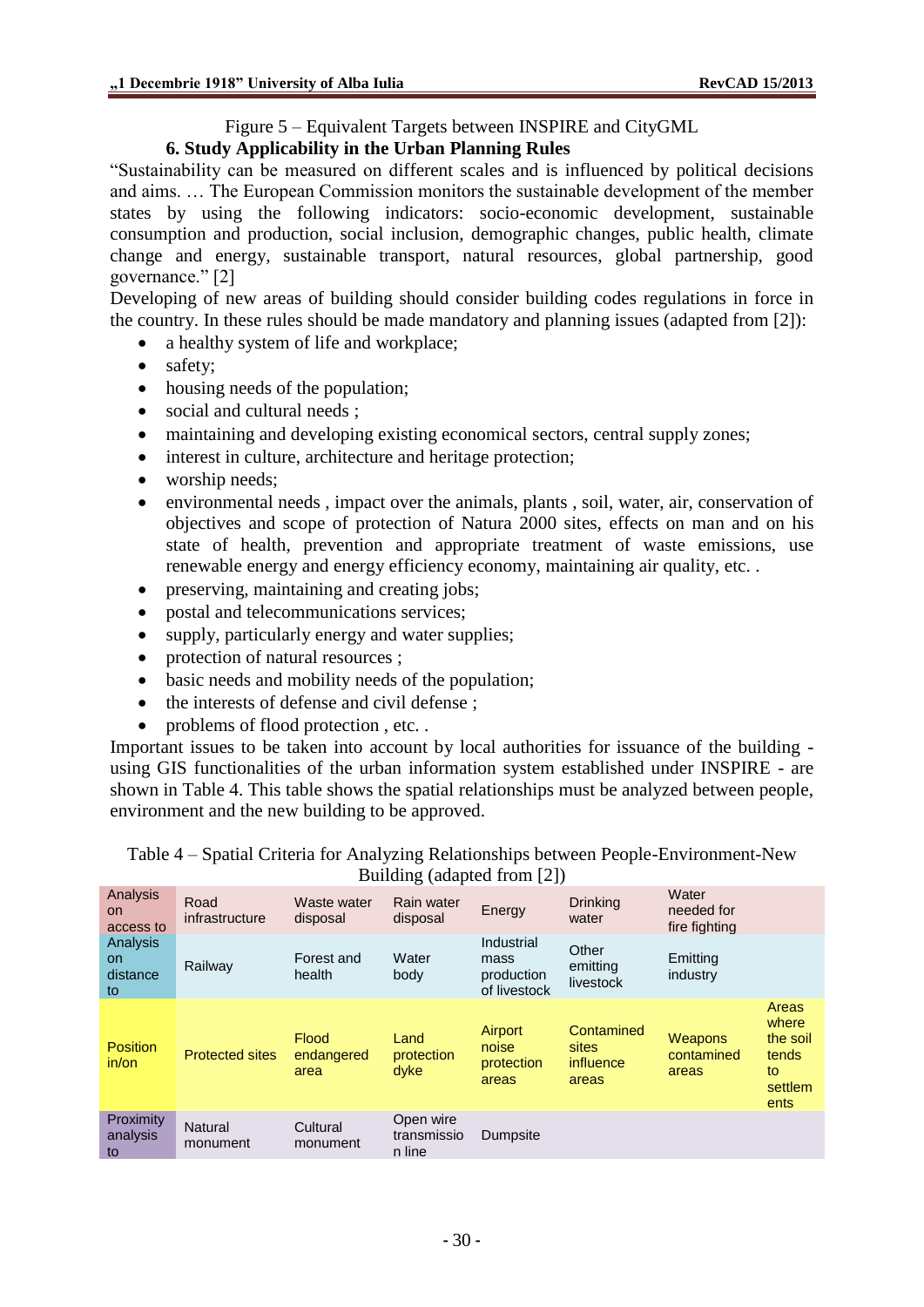Design and construction of a building should be made after a rigorous workflow for obtaining the authorization of construction. Once the planning is completed, the new house can be designed according to previously defined planning framework . Before building new homes the local authorities must approve planning. To standardize this process would be desirable to complete a form containing more questions about the new house, landscaping mode, availability of infrastructure and the local situation. If the distance or proximity of an object (another building, electric poles, etc..) are not complied with, they must play a role in the approval / rejection of authorization. Knowledge of these elements can be adapted to perform a careful analysis of the causes and effects of space between human actions and the environment. Sustainable development indicators are those of Figure 6 (adapted from Heiland, 2003).



Figure 6 – Sustainable indicators (adapted from [1])

# **7. Conclusions**

In Romania it is absolutely necessary a harmonization of urban information system attributes with the existing standards, such as those of INSPIRE and with the CityGML, being desirable a 3D migration. The first application of implementation of new standardized attributes in this system are consisted from complex environmental studies and building authorization in relation to the actual parameters of sustainable development.

Also one can see an evolution of the SDI cadastre. Riecken, 2012 [4] said that Cadastre Development is to a SDI, like in Figure 8, "In the last decades the cadastre was increasingly used for other necessary mapping and (planning) uses - it became a so called multi purpose cadastre as a geo-basis LIS and nowadays as a part of the NSDI."